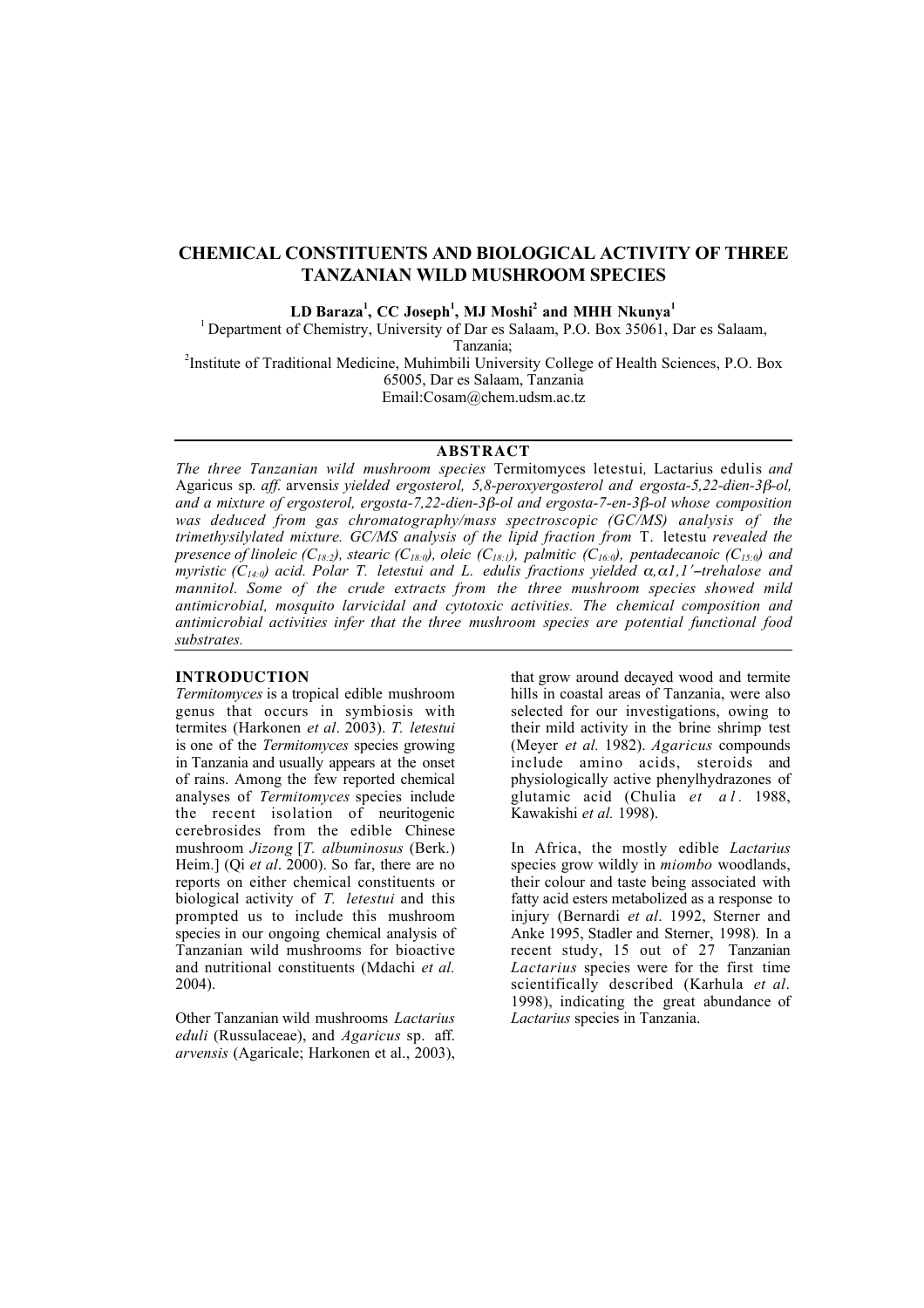# **MATERIALS AND METHODS** General experimental procedures

Column chromatography: Silica gel 60 (0.063 - 0.200 mm, Merck), gradient elution (petrol ether/EtOAc); TLC: Silica gel 60  $F<sub>254</sub>$  (Merck) pre-coated on Al or plastic plates; visualization: UV-VIS and anisaldehyde (Stahl, 1969); recrystallization: Petrol ether/EtOAc (9:1 v/v) or MeOH: IR: Bruker IFS 28; specific rotation: Perkin Elmer Model  $341$  polarimeter; <sup>1</sup>H and <sup>13</sup>C NMR spectra: Varian Unity 300 or Bruker Avance DPX 300 at 300 MHz for <sup>1</sup>H and 75 MHz for  $^{13}$ C NMR, or Varian Inova 500 or Bruker Avance DRX 600 at 500 or 600 MHz for  ${}^{1}$ H NMR, inverse techniques for HMQC and HMBC; chemical shifts in ppm [internal standard TMS ( $\delta = 0$  ppm) for <sup>1</sup>H and CDCl<sub>3</sub> ( $\delta$  = 77.0 ppm) for <sup>13</sup>C NMR]; high resolution negative ion ESI MS: Bruker Apex III FT Ion Cyclotron Resonance (FT-ICR) MS with an Infinity™ cell, a 7.0 T superconducting magnet, an RF-only hexapole ion guide and an external electrospray ion source; sample solutions introduced continuously *via* a syringe pump, flow rate of  $120 \mu l/h$ .

# **Mushroom materials**

Fruiting bodies of *L. edulis* and *T. letestui* were collected from Mafinga district, Iringa region in Tanzania (February – April 2003 and 2004) and authenticated at the Department of Molecular Biology and Biotechnology, University of Dar es Salaam where voucher specimens are preserved. *Agaricus* sp. aff. *arvensis* was collected from the University of Dar es Salaam main campus (April – May 2003 and 2004). The fruiting bodies immediately after collection were first oven dried  $(40^{\degree}C)$  for one day and then carefully dried at room temperature  $(25<sup>o</sup>C)$  for one week.

### **Extraction and isolation**

Dried, ground fruiting bodies of *T. letestui* (403 g), *L. edulis* (200 g) and *Agaricus* sp. aff. *arvensis* (203 g) were soaked in petrol ether, dichloromethane and EtOH or MeOH. A MeOH solution of the *T. letestui* EtOH

extract (32 g) on cooling in the fridge at - 4°C formed white crystals of mannitol and column chromatography of the concentrated filtrate yielded ergosterol, a mixture of free fatty acids (GC-MS), mannitol and  $\alpha, \alpha$ 1,1'-trehalose (2). Vacuum liquid chromatography (VLC) of the *Lactarius edulis* MeOH extract (10 g) followed by recrystallization yielded ergosta-5,22-dien- $3\beta$ -ol, while the more polar VLC factions on crystallization in MeOH gave mannitol. The 2nd VLC fraction of the *Agaricus* sp. aff. *arvensis* EtOH extract (4.38 g) consisted of a mixture of ergosterol, ergosta-7,22  $dien-3\beta$ -ol and ergosta-7-en-3 $\beta$ -ol and upon filtration the supernatant solution on column chromatography and then recrystallization gave pure ergosterol. Recrystallization of VLC fraction 3 (petrol ether/EtOAc, 9:1 v/v) yielded white crystals of compound 1. The rest of the polar fractions contained mixtures of fluorescing compounds that could not be separated even by reversed phase HPLC.

#### GC-MS analysis

The fatty acid composition of the lipid fraction from *T. letestui* as well as that of the trimethylsilylation mixture of sterols from *Agaricus* sp. aff. *arvensis* extracts product was determined by coupled, temperature programmed GC-MS analysis using an MD 800 GC-MS System (Fisons Instrument). The MS of each individual compound was compared with those contained in a computerized database.

#### **Biological assays**

Brine shrimp test, antimicrobial and mosquito larvicidal assays were carried out as described in the literature (Meyer *et al.* 1982, Moshi *et al.* 2004 and Joseph *et al.* 2004).

### RESULTS

The *L. edulis* petrol ether, dichloromethane and MeOH extracts, and *T. letestui* EtOH extract exhibited mild cytotoxic activity (brine shrimp test – BST,  $LC_{50} = 88, 69.6,$ 26.7 and 69.7  $\mu$ g/ml respectively). The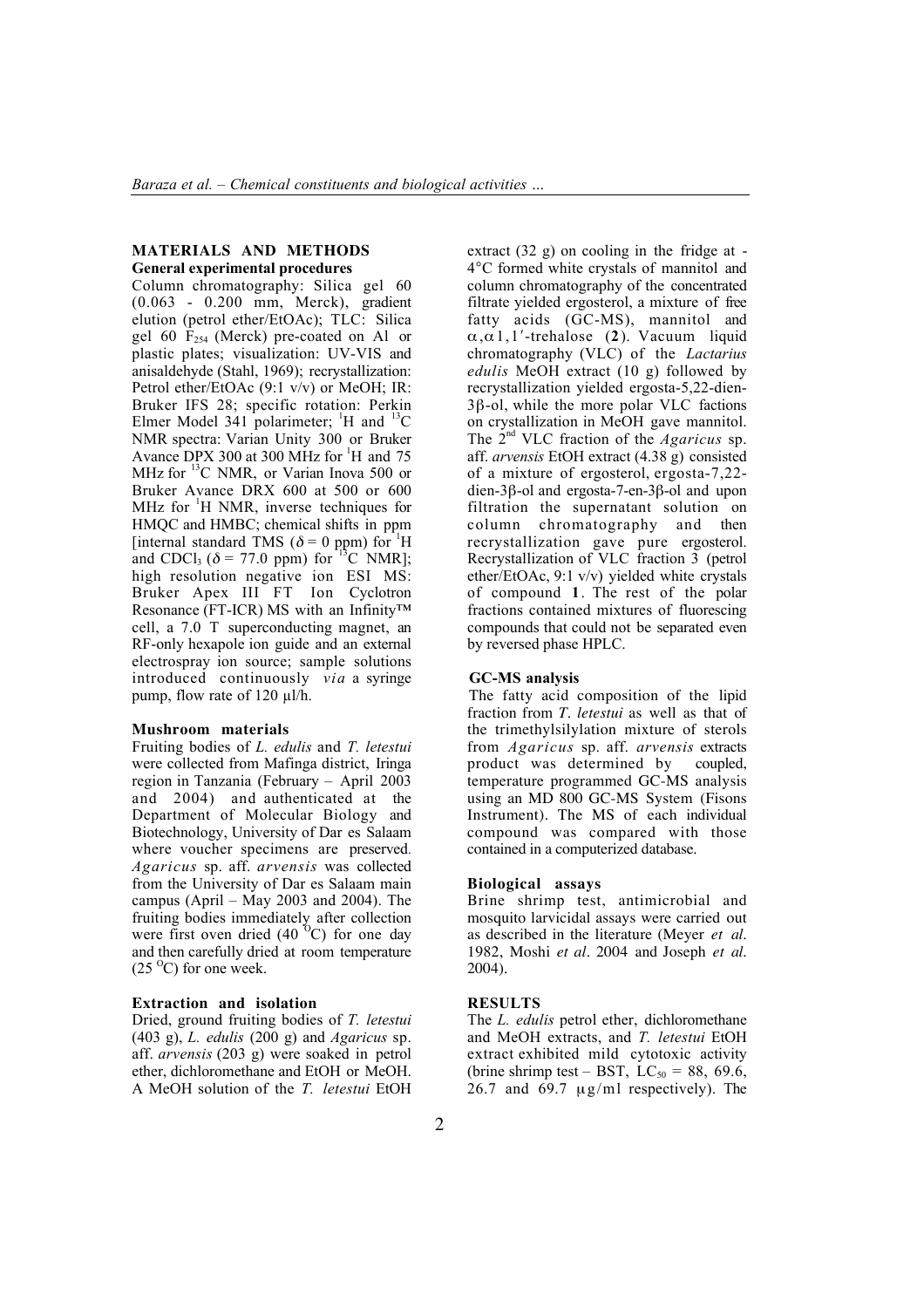*Agaricus* sp. aff. *arvensis* EtOH extract had the highest cytotoxic activity ( $LC_{50} = 19.9$ µg/ml) and as such it was also evaluated for lethality against *An. gambiae* mosquito larvae, whereby it exhibited mild activity  $(LC_{50} = 0.52, 0.18$  and 0.15 mg/ml after 24, 48 and 72 h exposure).

The crude dichloromethane and EtOH extracts from *T. letestui* and *Agaricus* sp. aff. *arvensis* exhibited moderate activity

against the bacteria *Vibrio cholerae* and *Escherichia coli*, and the fungus *Candida albicans* (Table 1), while *Agaricus* sp. aff. *arvensis* EtOH extract exhibited high activity against the bacterium *Basillus anthracis*, and mild activity against *Salmonella typhimurium, Staphylococcus aureus, Klebsiella pneumoniae* and *Proteus* sp. (Table 1). Ergosterol showed weak activity against *Basillus anthracis* and *V. cholerae.*

Table 1: Antimicrobial activity of some crude *Agaricus sp* aff *arvensis* and *T. letestui* extracts and egesterol

| Organism               | Zones of inhibition (mm) |               |                             |              |              |
|------------------------|--------------------------|---------------|-----------------------------|--------------|--------------|
|                        | Agaricus<br>sp.(EtOH)    | Ergosterol    | T. letestui<br>$(CH_2Cl_2)$ | Ampicillin   | Miconazole   |
| Escherichia coli       | $6.5 \pm 0.16$           | $\Omega$      | $11 \pm 0.6$                | $26 \pm 0.2$ |              |
| Salmonella boydii      |                          |               |                             | $18 \pm 0.1$ |              |
| Salmonella typhimurium | $11 \pm 0.5$             |               |                             | $25 \pm 0.2$ |              |
| Klebsiella pneumoniae  | $7 \pm 0.14$             |               |                             | $20 \pm 0.5$ |              |
| Basillus anthracis     | $24 \pm 0.2$             | $8.2 \pm 0.2$ |                             | $27 \pm 0.2$ |              |
| Staphylococcus aureus  | $10 \pm 0.1$             | $\theta$      |                             | $30 \pm 0.1$ |              |
| Vibrio cholerae        | $10 \pm 0.1$             | $6.5 \pm 0.5$ | $10 \pm 0.3$                | $17 \pm 0.4$ |              |
| <i>Proteus</i> sp.     | $8 \pm 0.3$              |               |                             | $15 \pm 0.5$ |              |
| Candida albicans       | $6.5 \pm 0.16$           |               | $12 \pm 0.5$                |              | $20 \pm 0.5$ |

Repeated chromatography of the EtOH or MeOH extracts from *T. letestui*, *L. edulis* and *Agaricus* sp. aff. *arvensis* yielded ergosterol,  $5\alpha, 8\alpha$ -epidioxy-ergost-6,22dien-3 $\beta$ -ol (5,8-peroxyergosterol, 1), ergosta-5,22-dien-3 $\beta$ -ol and an inseparable

mixture of ergosterol, ergosta-7,22-dien-3 $\beta$ ol and ergosta-7-en-3 $\beta$ -ol as established<br>from GC-MS analysis of the  $\overline{GC}$ -MS trimethylsilylated mixture.

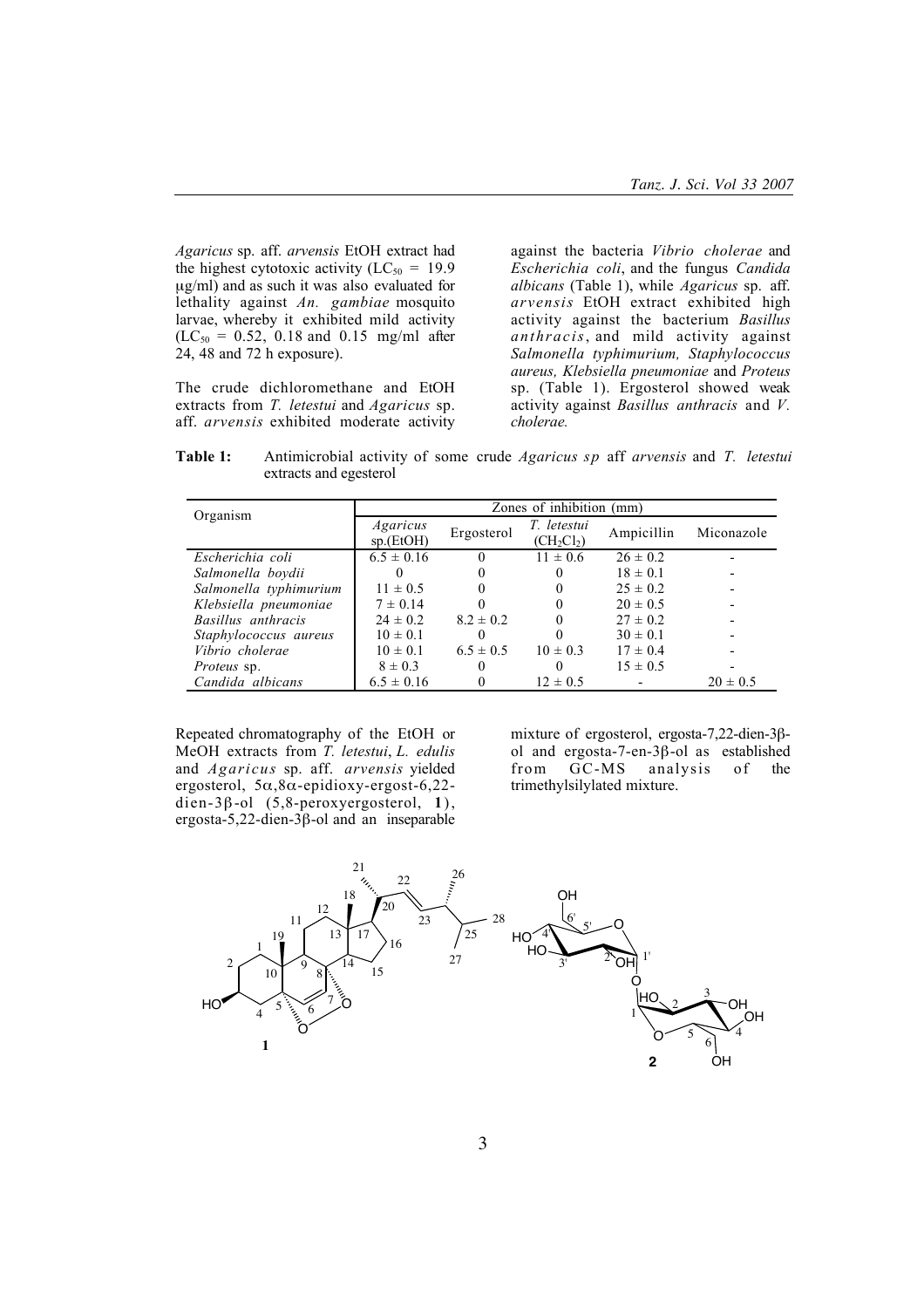$5\alpha, 8\alpha$ -Epidioxy-ergost-6,22-dien-3 $\beta$ -ol (5,8peroxyergosterol) (**1** ) exhibited the following properties: White crystals; m.p. 170 - 171°C, m.p. 178 – 179 °C (Kocor and Szalowska 1972); yield, 7 mg;  $R_f = 0.5$ (20% EtOAc/hexane); anisaldehyde – blue; EI-MS,  $m/z$  (% rel. int.) 400 ([M – C<sub>2</sub>H<sub>4</sub>]<sup>+</sup>, 35), 398 (40), 363 (25), 271 (100), 255 (80), 229 (30), 213 (30) and 147 (35); ESI-FT-ICR-MS (positive ion mode), *m/z* 451.31871 ([M + Na]+ ), calc. for  $C_{28}H_{44}O_3$ Na = 451.31827; <sup>1</sup>H NMR,  $\delta$  0.80 (3H, *s*, H-18), 0.81 (3H, *s*, H-19), 0.90 (3H, *d*, *J* = 7 Hz, H-27), 0.92 (3H, *d*, *J* = 7 Hz, H-26), 0.99 (3H, *d*, *J* = 7 Hz, H-28), 1.01 (3H, *d*, *J* = 7 Hz, H-21), 1.22 (1H, *m*, H-17), 1.35 and 1.75 (2H, both *m* , H-16), 1.44 (1H, *m* , H-25), 1.50 (1H, *m* , H-14), 1.5 and 1.82 (2H, each *m*, H-15), 1.56 (1H, *m*, H-9), 1.58 (2H, *m*, H-11), 1.82 (2H, *m*, H-1), 1.84 (1H, *m*, H-20), 1.90 and 2.08 (2H, each *m*, H-4), 1.94 (2H, *m* , H-12), 2.06 (1H, *m*, H-24), 2.14 (2H, *m* , H-2), 3.97 (1H, *m*, H-3), 5.15 (1H, *dd*, *J* = 15.3, 8 Hz, H-23), 5.24 (1H, *dd*, *J* = 15.4, 8.2 Hz, H-22), 6.23 (1H, *d*, *J* = 8.6 Hz, H-6) and 6.49 (1H,  $d, J = 8.4$  Hz, H-7); and <sup>13</sup>C NMR, % 135.26 (C-6), 135.06 (C-23), 132.16 (C-22), 130.62 (C-7), 82.12 (C-5), 79.39 (C-8), 66.47 (C-3), 56.5 (C-17), 51.69 (C-9), 51.08 (C-14), 44.59 (C-10), 42.90 (C-20), 42.81 (C-13), 39.80 (C-24), 39.38 (C-12), 36.97 (C-4), 34.74 (C-2), 33.12 (C-25), 30.67 (C-15), 30.19 (C-1), 28.73 (C-21), 28.73 (C-16), 20.97 (C-28), 20.71 (C-11), 19.73 (C-19), 18.27 (C-27), 17.65 (C-26) and 12,97 (C-18).

# $α$ *-D*-*Glucopyranosyl-*(1→1)- $α$ *-D*-

*glucopyranoside*  $(\alpha, \alpha I, I'$ -trehalose, 2) had the following properties: White crystals; mp. 120 – 123 °C trehalose dihydrate m.p. 97 – 99 °C (Matsuura *et al.* 2002); yield, 0.5 g;  $[\alpha]_D^{29.1}$  = +197.29<sup>o</sup> (c, 0.3, MeOH),  $[\alpha]_D^{23} = +189.5^{\circ}$  (c, 0.20, MeOH) (Matsuura et al., 2002); anisaldehyde – no reaction; IR,  $v_{\text{max}}$  (KBr) 3501, 2879-2991, 1457, 1398, 1354, 1332, 1311, 1240, 1211, 1149, 1128, 1098, 1084, 1061, 1030 and 1015 cm-1; EI-MS, *m/z* (% rel. int.) 325

 $([M-OH]^\dagger, \le 10)$ , 235 (10), 163 (30), 145 (20), 133 (15), 116 (7), 103 (100) and 74 (72): ESI-FT-ICR-MS (positive ion mode),  $m/z$  365.10566 ([M + Na]<sup>+</sup>), calc. for  $C_{12}H_{22}O_{11}Na = 365.1054326$ ; <sup>1</sup>H NMR,  $\delta$ 3.45 (2H, *dd, J* = 9.2, 3.9 Hz*,* H-4 and H-4#), 3.64 (2H*, dd, J* = 9.9, 3.9 Hz, H-2 and H-2#), 3.76 (2H, *dd*, *J* = 11.9, 5.2 Hz, H-6 $\beta'$  and H-6 $\beta$ ), 3.84 (2H, *m*, H-5 and H-5'), 3.87 (2H,  $m$ , H-3 and H-3'), 3.88 ( $m$ , H-6 $\alpha$ and H-6 $\alpha'$ ), 5.19 (2H, *d, J* = 3.9 Hz, H-1 and H-1') and  $^{13}$ C NMR,  $\delta$  93.36 (C-1, C- $1'$ ), 72.69 (C-3, C-3'), 72.33 (C-5, C-5'), 71.22 (C-2, C-2'), 70.98 (C-4, C-4') and 60.71 (C-6, C-6').

# DISCUSSION

Structure 1 was established based on  $H$ and 13C-NMR data (Mekkawy *et al.* 1998), particularly H/H (COSY) and H/C (HMQC and HMBC) interactions and positive ion ESI-FT-ICR MS. The presence of the endoperoxide moiety was deduced from the low field position of the H-6 and H-7 resonances and appearance of  $^{13}C$  NMR resonances at  $\delta$  82.12 and 79.39 that were attributed to the oxygenated quaternary carbon atoms 5 and 8, since all spectra indicated absence of acetylenic moieties that would have otherwise accounted for the latter signals. Many previous reports have suggested that peroxyergosterol may be an artifact rather than a true natural product (Nam *et al.* 2001). However, in these investigations the compound was detected even on TLC analysis of freshly obtained crude extracts, suggesting that the compound was indeed a true natural product. 5,8-Peroxyergosterol was previously reported as an antitumour compound (Kocor and Szalowska 1972, Brown and Jacobs 1975).

In previous studies, ergosterol derivatives exhibited antitumor, cytotoxic, rheumatoid arthritis and immune promoting properties (Brown and Jacobs 1975, Bok *et al.* 1999, Wasser and Weis 1999), the latter activity being a suitable attribute for food supplements. Therefore, due to the recently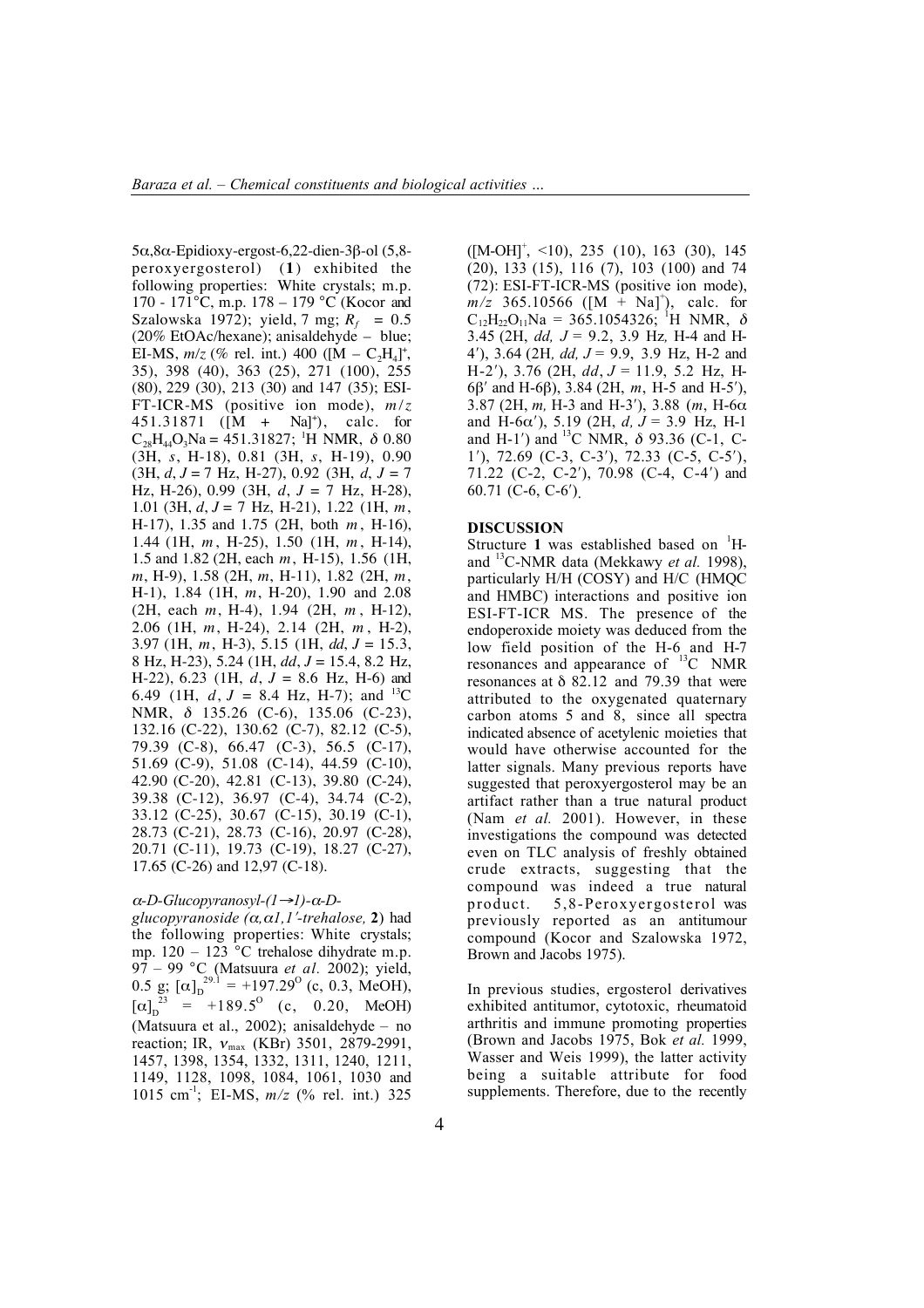increasing demand for food supplements (functional foods), particularly for individuals with compromised immunity, the mushroom species *Agaricus* sp. aff. *arvensis* and *L. edulis*, and other Tanzanian wild mushroom species (Nyigo *et al.* 2005) that are rich in the above steroids, are interesting candidates for evaluation as potential functional food substrates.

*Termitomyces letestui* polar fractions yielded  $\alpha$ , $\alpha$ 1,1'-trehalose (2) whose structure was deduced from  ${}^{1}H-$  and  ${}^{13}C- NMR$  spectral data (Breitmaeir and Voelter 1987, Duddeck *et al.* 1998),  $[\alpha]_D$  and m.p. values (Matsuura *et al.* 2002) and positive ion ESI-FT-ICR MS that showed the molecular formula  $C_{12}H_{22}O_{11}$  for the disaccharide. The H/H and C/H interactions as observed in the COSY, HMQC and HMBC spectra revealed all the CHO connectivities and this unambiguously established the monosaccharide unit in structure 2. The MS exhibited a weak fragment ion peak at *m/z* 325 resulting from cleavage of a hydroxyl unit from the molecular ion, and another peak at m/z 163 due to a fragment ion for one of the two sugar residues. This and the fact that there was only one set of six signals in the  $^{13}$ C NMR spectrum indicated that the isolated compound was a symmetrical disaccharide.

 $\alpha$ , $\alpha$ 1,1'-Trehalose which is hereby being reported for the first time in a *Termitomyces* species was previously shown to possess  $\alpha$ glucosidase inhibition, exhibiting ability to suppress postprandial hyperglycemia caused by prolonged high blood glucose levels associated with diabetes (Moordian and Thurman 1999, Matsuura *et al.* 2002), and hence indicating the potential nutritional value of *T. letestui* for individuals susceptible to diabetes.

GC/MS analysis of the combined less polar fractions from *T. letestui* indicated the presence of the free fatty acids linoleic  $(C_{18:2})$ , stearic  $(C_{18:0})$ , oleic  $(C_{18:1})$ , palmitic  $(C_{16:0})$ , pentadecanoic  $(C_{15:0})$  and myristic

 $(C_{14:0})$  acid, as it was previously observed for other saprophytes, in comparison with symbiotrophs (Feofilova, 1998), thus further indicating that *T. letestui* possesses suitable attributes of a functional food substrate, since essential fatty acids are required for the promotion of a variety of body biochemical functions (Arasmus 1995).

It was surprising to note that the antimicrobial activity of the *Agaricus* sp. aff. *arvensis* EtOH extract was lost upon fractionation, indicating that either the activity was due to a combination of all the constituent compounds in the crude extract, or that the active compound(s) were labile, hence having been readily transformed into inactive products during fractionation.

# ACKNOWLEDGEMENTS

Financial support through a Sida/SAREC grant to the Faculty of Science at the University of Dar es Salaam is gratefully acknowledged. LDB thanks the Germany Academic Exchange Services (DAAD) and NAPRECA for a Ph.D. fellowship under the DAAD-NAPRECA Fellowship Scheme. We thank Mr. Leonard B. Mwasumbi, a retired curator of the Herbarium of the Department of Botany at the University of Dar es Salaam for locating and identifying the investigated mushroom species. We wish to gratefully acknowledge the support of Professor Berhanu M. Abegaz from the University of Botswana for availing NMR analyses, and Ms E. Innocent from the Department of Chemistry at the University of Dar es Salaam for carrying out larvicidal assays.

#### **REFERENCES**

- Arasmus U 1995 Fats that heal fats that kill, Alive Books, Burnaby, BC, Canada, pp. 1–465.
- Bernardi MD, Vidari G, Finzi PV 1992 The chemistry of *Lactarius fuliginosus* and *Lactarius pinicinus. Tetrahedron 48*: 7331–7344.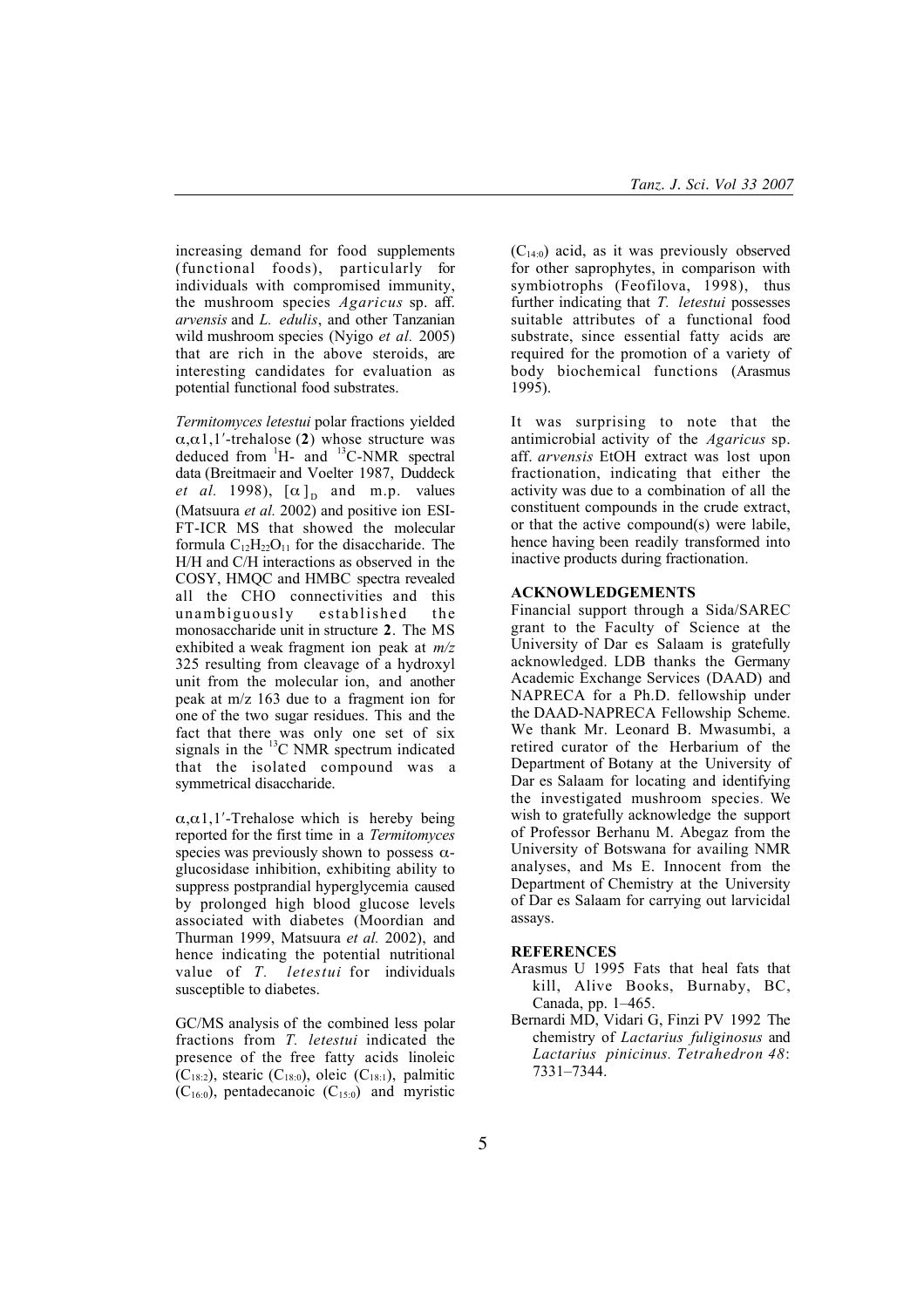- Breitmaier E, Voelter W 1987 Carbon-13 NMR spectroscopy high-resolution methods and applications in organic chemistry and biochemistry. 3<sup>rd</sup> Edn. VCH Publishers Ltd., New York. pp. 379–399.
- Bok JW, Lermer L, Chilton J, Klingeman HG, Towers GHN 1999 Antitumor sterols from the mycelia of *Cordyceps sinensis*. *Phytochem*i*stry* 51: 891–898.
- Brown LC, Jacobs JJ 1975 Isolation of ergosterol peroxide from *Alternaria dianthicola* . *Aust. J. Chem* . *28*: 2317–2318.
- Chobot V, Opletal L, Jahoda RL, Patel AV, Dackie GC, Blunder G 1997 Ergosta-4,6,8,22-tetraen-3-one from edible fungus *Pleurotus ostreatus* (oyster fungus). *Phytochemistry* 45: 1669–1671.
- Chulia AJ, Bernillon J, Favre-Bonvin J, Kaouadji M, Arpin N 1988 Isolation of  $\beta$ -*N*-( $\gamma$ -glutamyl)-4formylphenylhydrazine (agaritanal) from *Agaricus campestris. Phytochemistry* 27: 929–930.
- Duddeck H, Dietrich W, Tóth G 1998 Structure elucidation by modern NMR. A workbook,  $3<sup>rd</sup>$  Edn., Steinkopff Springer, New York, pp. 192–193.
- Feofilova EP 1998 Current trends in studies of biologically active substances of basidial fungi. *Appl. Biochem. Microbiol.* 34: 541–550.
- Harkonen M, Niemela T, Mwasumbi L 2003 Tanzanian mushrooms. Edible, harmful and other fungi. *Norrlinia* 10: 41–42.
- Joseph CC, Ndoile MM, Malima RC, Nkunya MHH 2004 Larvicidal and mosquitocidal extracts, a coumarin, isoflavonoids and pterocarpans from *Neurautanenia mitis*. *Trans. Royal Soc. Trop. Med. Hyg.* 98: 451–455.
- Karhula P, Harkonen M, Saarimaki T, Verbeken A, Mwasumbi LB 1998 Tanzanian mushrooms and their uses: *Lactarius*. *Kerstenia* **38**: 49–68.
- Kawakishi H, Katsumi R, Sazawa T, Mizuno T, Hagiwara T, Nakamura T 1998 Cytotoxic steroids from the

mushroom *Agaricus blazei*. *Phytochemistry* 27: 2777–2779.

- Kobayashi M, Tsuru R, Todo K, Mitsuhashi H 1973 Marine sterols - II. Asterosterol, a new  $C_{26}$  sterol from *Asterias amurensis* Lütken. *Tetrahedron* 29: 1193–1196.
- Kocor M, Szalowska S 1972 Constituents of higher fungi. The sterols from *Cantharellus cibarius Bull. Acad. Polynaise Sci.* 20: 515–519.
- Kulkarni RK 1990 Mannitol metabolism in Lentinus *edodes*, the Shiitake mushroom. *Appl. Environ. Microbiol.* 56: 250–253.
- Matsuura H, Asakwa C, Kurimoto M, Mizutani J 2002  $\alpha$ -Glucosidase inhibitor from the seeds of balsam pear (*Momordica charantia*) and the fruit bodies of *Grifola frondosa. Biosci. Biotechnol. Biochem*. 66: 1576–1578.
- Mdachi SJM, Nkunya MHH, Nyigo VA, Urasa IT 2004 Amino acid composition of some Tanzanian wild mushrooms. *Food Chem*. 86: 179–182.
- Mekkawy SE, Meselhy RM, Nakamura N, Tezuka Y, Hattori M, Kakiuchi N, Shimotohno K, Kawahata T, Otake T 1998 Anti-HIV-1 and anti-HIV-1 protease substances from *Ganoderma lucidum* . *Phytochemistry* 49: 1651–1657.
- Meyer BN, Ferrigni NR, Putnam JE, Jacobsen LB, Nichols DE, McLaughlin JL 1982 Brine shrimp: A convenient general bioassay for active plant constituents. *Planta Med.* 45: 31–34.
- Moordian AD, Thurman JE 1999 Drugs therapy of postprandial hyperglycemia. *Drugs* 57: 19–29.
- Moshi MJ, Joseph CC, Innocent E, Nkunya MHH (2004): *In-vitro* antibacterial and antifungal activity of extracts and compounds from *Uvaria scheffleri*. *Pharm. Biol.* 42: 269–273.
- Nam KS, Jo YS, Kim YH, Hyun JW, Kim HW 2001 Cytotoxic activities of acetoxyscirpenediol and ergosterol peroxide from *Paecilomyces tenuipes*. *Life Sci.* 69: 229–237.